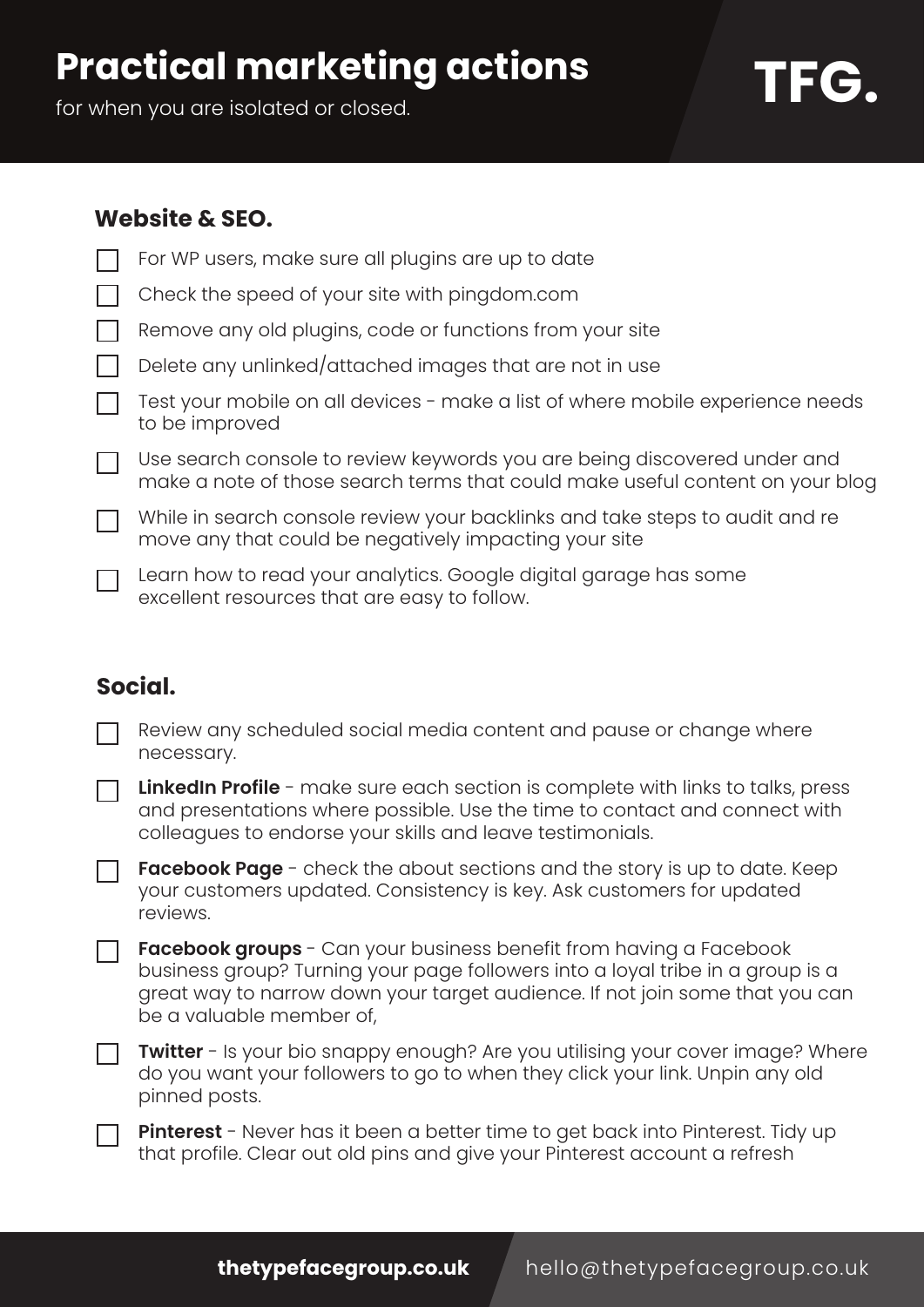**Instagram** - Check bio and website links are all up to date. Plan your grid layout for the next few months. Think of 30 new hashtags. Ads - Check your pixels are working for your social ads and review your spending. It may be a chance to change the Ad campaign objectives, and therefore, the target audience may change, e.g. if the campaign objective was sales and conversions before. It may be brand awareness or engagement now. Think about where you want the traffic to direct traffic - Website, Blogs, Email Lists and ensure the website is up to date. **Learn** - Use the time to revisit those social media courses you paid for or search for courses where you have knowledge gaps. Social Media is always changing. **Social Media Strategy and Planning** - Use the time to re-plan your strategy and KPI's - link this with your overall business and marketing strategy. Take this opportunity to look at your tone of voice and put together guidelines around messaging Review content and make a list of blogs that you need to write. Start to build a content plan including any national days, or (future) workrelated events such as your work-versaies etc Do you have all the imagery you need? Put together a list of graphics, photos and the rest that you need for blogs, your site and/or social media. Use Grammarly for any new content to ensure it is reader-friendly and engaging. **Content.**

Use the time to produce more Evergreen content.

### **Email.**

- Review your contact lists
- Check consent is still given to marketing to those that gave it over a year ago
- Delete data that is old or contacts that you don't have explicit consent to hold.
- Segment based on products/services they have brought
- Review the stats of your last emails

 $\Box$  Do some A/B testing on design, timings and then headlines (only change one variable at a time when testing)

Add to your marketing comms plan when you want emails to go out and what about